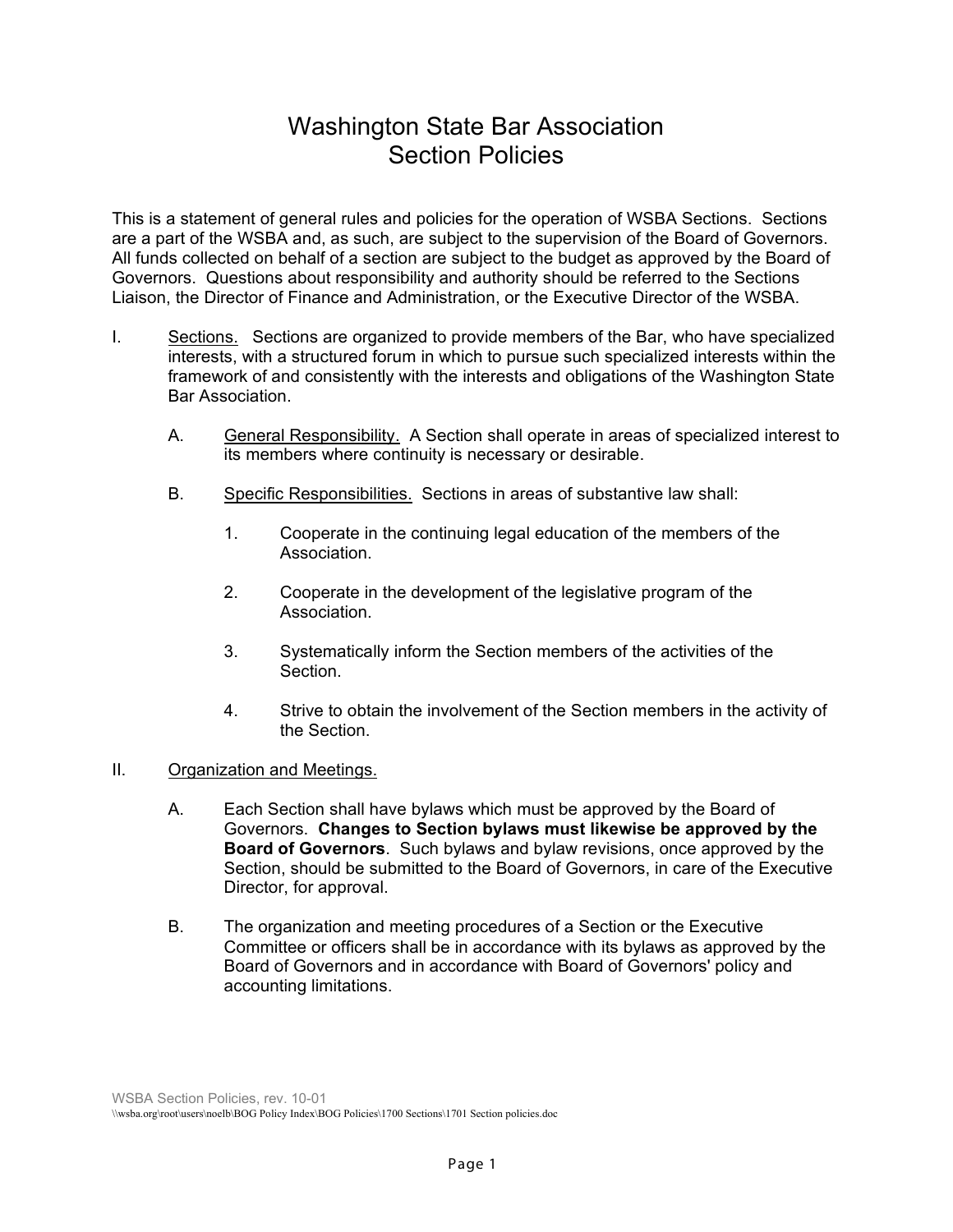### III. Minutes, Reports, Special Requests.

- A. Minutes. Minutes shall be kept of all meetings of the Executive Board of a Section and a copy of the minutes of each such meeting shall be promptly delivered to the Executive Director, the Sections Liaison, and to each member of the Executive Board.
- B. Annual Reports. Each Section shall, not less than thirty days before the annual meeting of the Association, file with the Executive Director a concise report summarizing the activities of the current year and anticipated activities of the ensuing year.
- C. Requests for Action of the Board of Governors. Whenever a Section requests action by the Board of Governors, the requested action shall be reflected in the minutes of the Section or its executive committee and shall be set forth in a letter accompanying the minutes and directed to the Board of Governors in care of the Executive Director. If there are dissenting votes on the requested action, the votes for and against shall be set forth in the minutes and those in the minority shall be afforded the opportunity to set forth, as an attachment to the minutes, their reasons for dissent.
- D. Requests or Reports Regarding Legislation. Whenever a Section reports on, or requests action, with respect to legislation, it shall, in addition to the requirements of C above, promptly furnish a copy of its minutes to the Legislative Committee and the Legislative Representative of the WSBA, together with draft copies in bill form of the requested legislation. Reports and requests with respect to legislation shall be submitted on or before such date as may be set by the Legislative Committee.
- IV. Public Positions and Legislative Activity. No Section, nor any member of a Section in his or her capacity as a member of the Section, shall express a position to the public or engage in legislative activity without authorization by the Board of Governors as detailed by the Board of Governors' policy on Legislative and Court Rule Comment.
- V. Receipts and Disbursements. Revenues from and expenditures for Sections shall be under the general supervision of the Board of Governors' Budget and Audit Committee acting through the Executive Director in accordance with the Bar's rules of accountability and responsibility.
	- A. Budget Requests. On or before the deadline set by the Budget and Audit Committee of the Board of Governors, each Section shall submit to the Budget and Audit Committee its requested budget for the fiscal year commencing October 1. Such request shall be submitted in such form and with such detail as the Board of Governors shall prescribe. Supplemental budget requests shall be made and approval thereof obtained before incurring any expense not included in, or in excess of, the approved annual budget.

WSBA Section Policies, rev. 10-01 \\wsba.org\root\users\noelb\BOG Policy Index\BOG Policies\1700 Sections\1701 Section policies.doc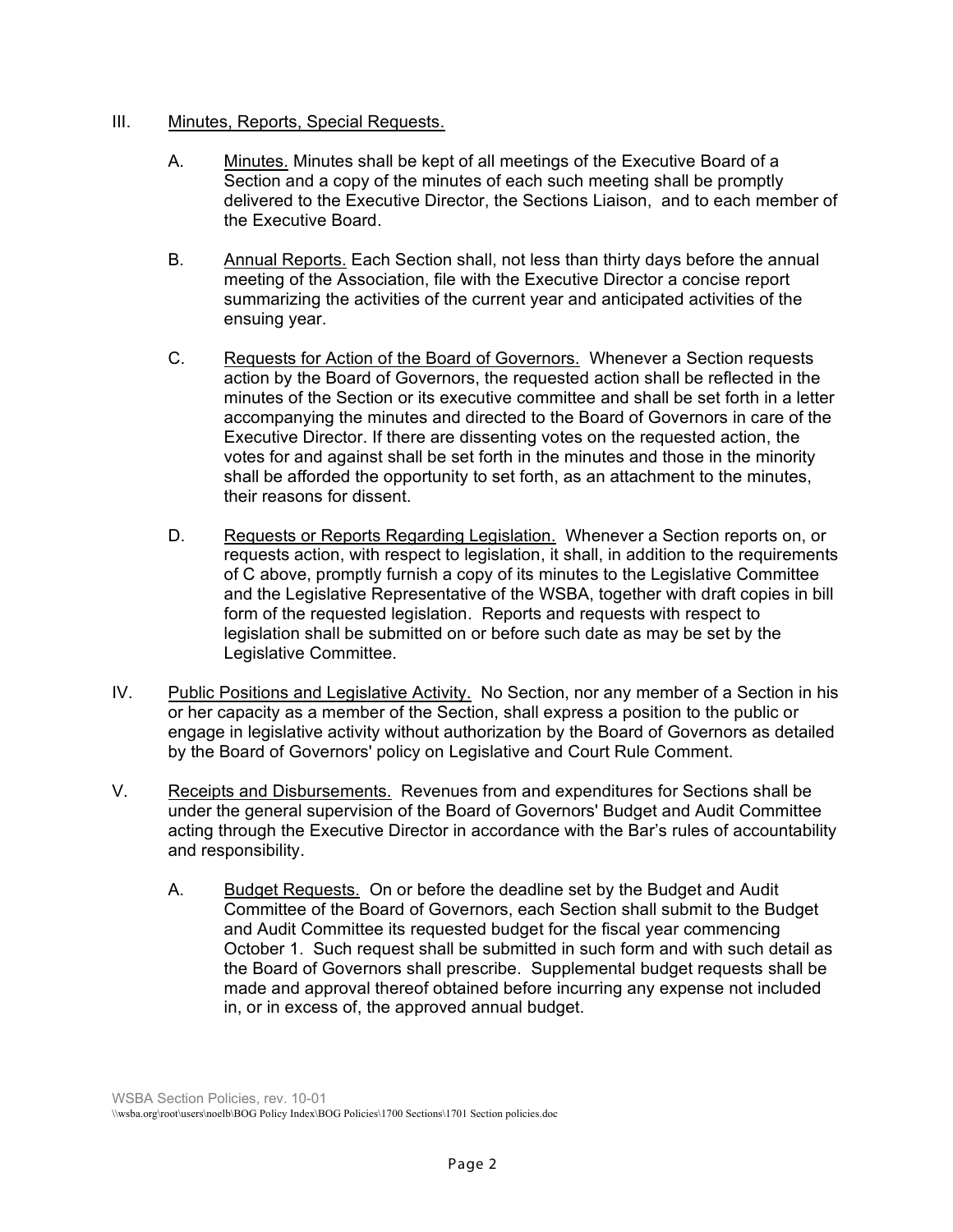- B. Ownership. As noted above, all funds, including Section dues, collected by the WSBA on behalf of a Section are subject to the control of the Board of Governors and its Budget and Audit Committee. Each Section shall pay annually (beginning in fiscal year 1994) to the WSBA an amount designated by the Board of Governors to reimburse the WSBA for its direct and indirect administrative expenses incurred in administering the various Sections. The Sections carry forward the net result of their financial operating budgets from one fiscal year to the next (beginning with fiscal year 1994.)
- C. Personal Liability. Note that:

Article VI (F) 3 of the WSBA Bylaws states: "The financial obligation of the Bar to any division, committee or section shall be limited to the amount budgeted for it and shall cease upon payment of that amount unless the Board of Governors authorizes otherwise."

Article VI (F) 4 of the WSBA Bylaws states: "Any liability incurred by any division, committee or section, or by members thereof, in excess of the funds budgeted, shall be the personal liability of the person or persons responsible for incurring or authorizing the same."

Article VI (F) 5 of the WSBA Bylaws states: "Any liability incurred by any division, committee or section, or by members thereof, not in accordance with the policies of the Board of Governors or in conflict with any part of these Bylaws, shall be the personal liability of the person or persons responsible for incurring or authorizing the same."

D. Reimbursements. Requests for reimbursements of expenses are subject to the reimbursement policies set by the Board of Governors and **must** be submitted within **60 days** of the date the expense is incurred (within **30 days** at the fiscal year end, September 30). Requests submitted after these deadlines may be refused. WSBA policy prohibits the use of WSBA license fee revenue to purchase alcoholic beverages. Section dues are not bound by this policy.

### VI. Cooperation with Other Sections and Committees.

- A. General. Cooperation with, and respect for, other Sections and committees is expected. Should conflicts appear in areas of responsibility or in purposes or goals, such conflicts should be promptly called to the attention of the Board of Governors through their assigned Section liaison.
- B. Legislative Committee. Full cooperation should be extended by all Sections to the Legislative Committee which is charged by the Board of Governors with overall responsibility for legislative programs and activities.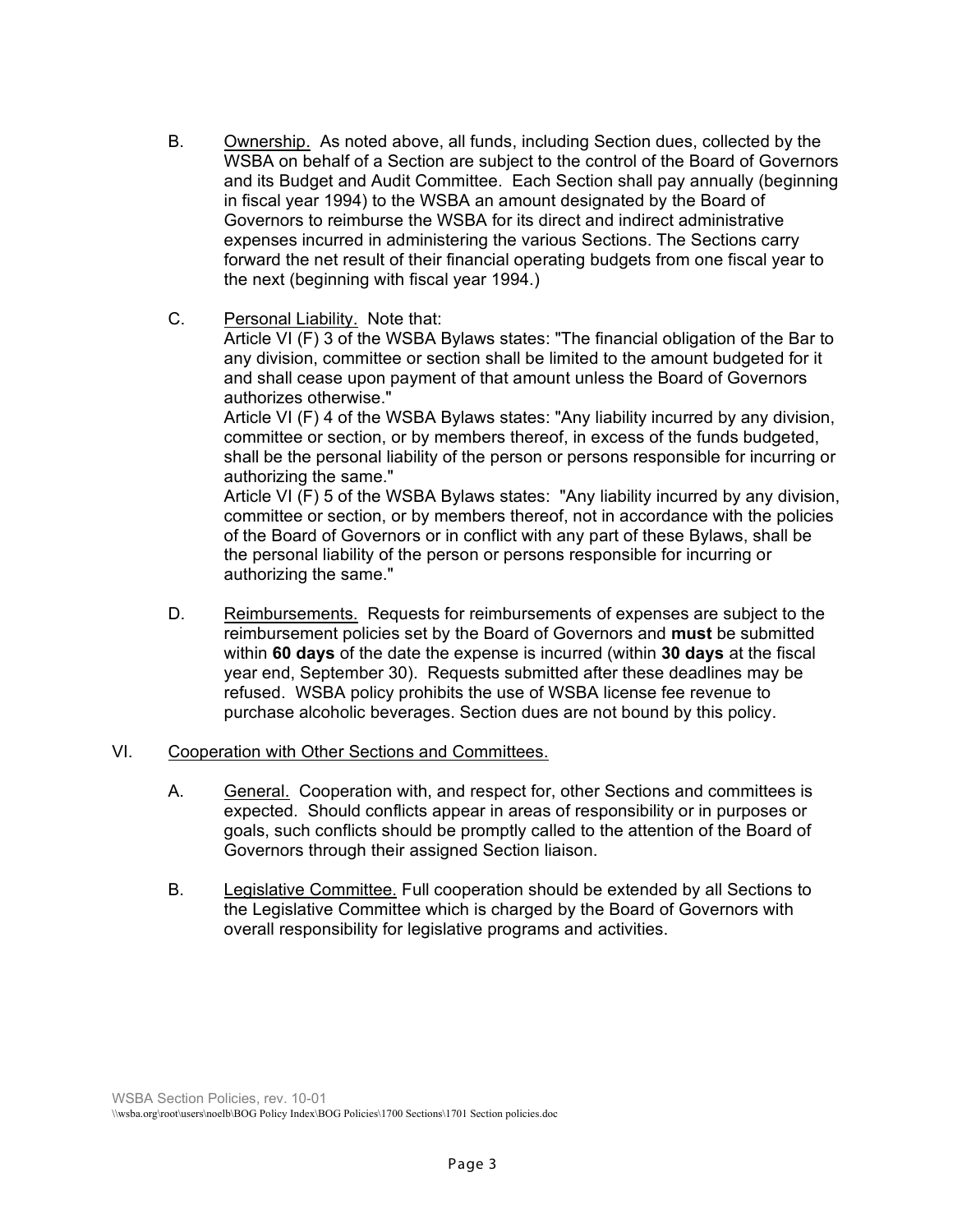- C. Continuing Legal Education. Continuing legal education programs by Sections of the Washington State Bar Association can be channeled through the CLE Committee and CLE Board to avoid duplication of effort, scheduling conflicts, and unreasonable fees or budgeting. The CLE Committee and CLE Board will report to the Board of Governors, whose approval is a prerequisite to Section-sponsored programs. Written materials to be used in Section-sponsored CLE programs will be reviewed by the WSBA CLE Director. All Section CLE programs must be open to all members of the WSBA and not be limited to members of the Section.
- VII. Assistance by Staff. The staff of the Association headed by the Executive Director is prepared to furnish you with assistance specifically including the following:
	- A. Providing general information in amplification of policy.
	- B. Providing financial statements, paying appropriate reimbursements and Section expenses, and collecting Section dues.
	- C. Assisting in obtaining resource materials.
	- D. Clarifying and coordinating activities of other Sections and committees.
	- E. Providing a Sections Liaison to support Sections. His/her duties include providing support for various Section activities and organizational needs, coordinating and distributing Section newsletters, assisting in disseminating minutes and notices of meetings, coordinating meeting arrangements, and providing other assistance as requested by a Section.
	- F. Providing a Sections CLE Coordinator. His/her duties include providing "a la carte" services and coordination for Section events that are not co-sponsored by the WSBA CLE Department, but include a CLE offering. Among other offerings, CLE "a la carte" services include producing event announcements, registration, site logistics and arranging MCLE credits.

Meeting arrangements must be coordinated through the Sections Liaison or Sections CLE Coordinator if CLE-affiliated because all contracts with hotels, motels, restaurants, etc., must be signed by either the Director of Finance and Administration or the Executive Director. These individuals are the only people with the authority to bind the WSBA to meeting contracts.